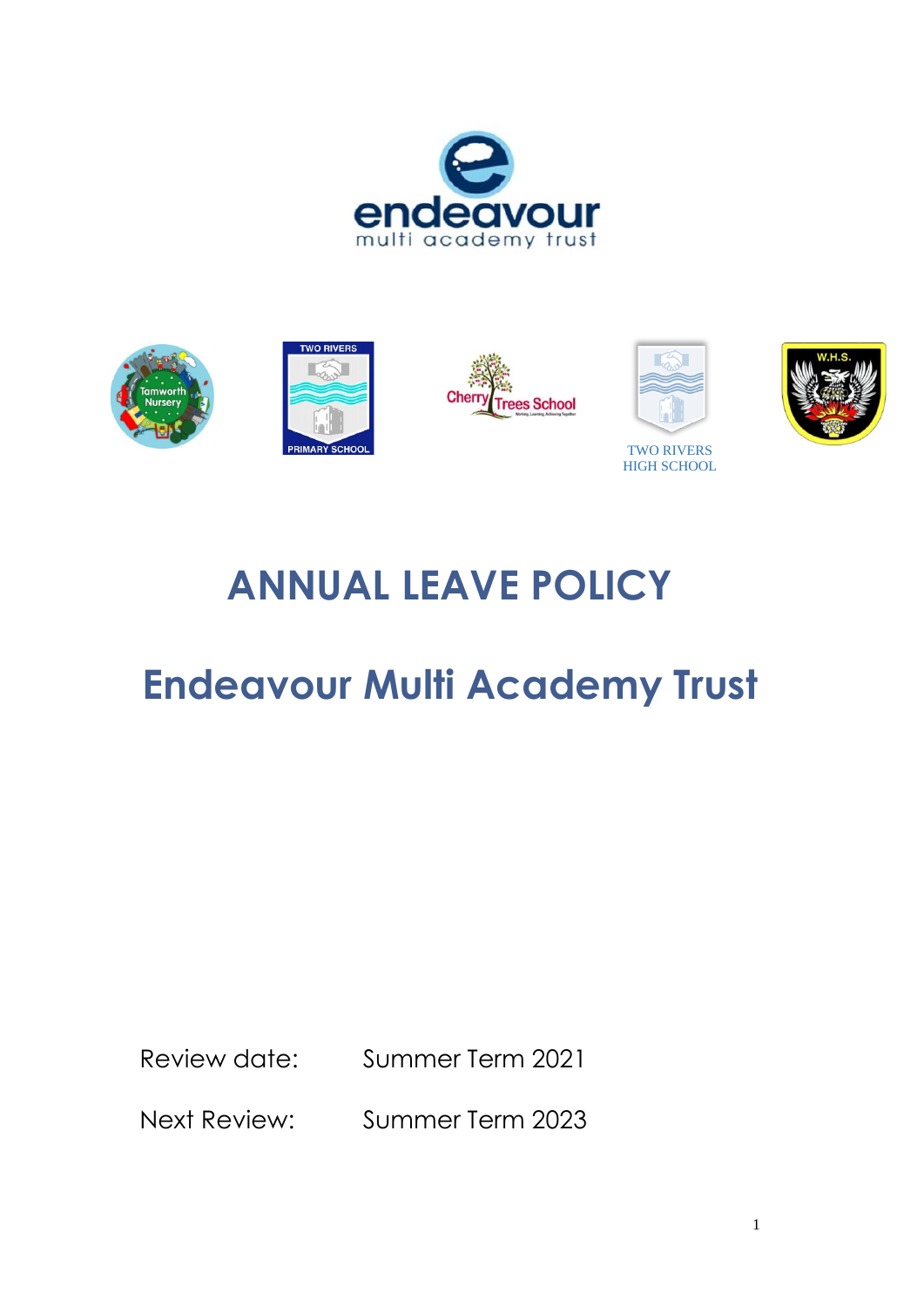# **Scope of Policy**

This policy has been developed in line with the appropriate national conditions of service for employees of the Trust i.e. NJC for Local Government Services (Green Book), School Teachers' Pay and Conditions of Service, and Conditions of Service for School Teachers in England and Wales (Burgundy Book), the Soulbury Committee and the JNC for Youth and Community Workers.

Any reference to "the Trust" refers to The Endeavour Multi Academy Trust.

# **Policy Statement**

Employees are entitled to paid annual leave depending upon their length of continuous local government service and level of grade. A leave year runs from 1st April to 31st of March.

This policy document is applicable to all employees except teachers and casual employees.

Arrangements for Teachers preclude the necessity for annual leave entitlements. Provisions regarding the working time of various categories of teaching staff are contained in their relevant conditions of employment set out in the School Teachers Pay and Conditions Document. This is a statutory document; it also reflects the provisions of the 203 national Workload Agreement between the Government, employers and school workforce unions, including requirement for account to be taken of the need for Teachers to have reasonable work/life balance. (See page 8 for provisions relating to term-time only employees.)

# **Trade Union**

There are many trade unions working within the Trust who can assist with this process. It is recommended that a trade union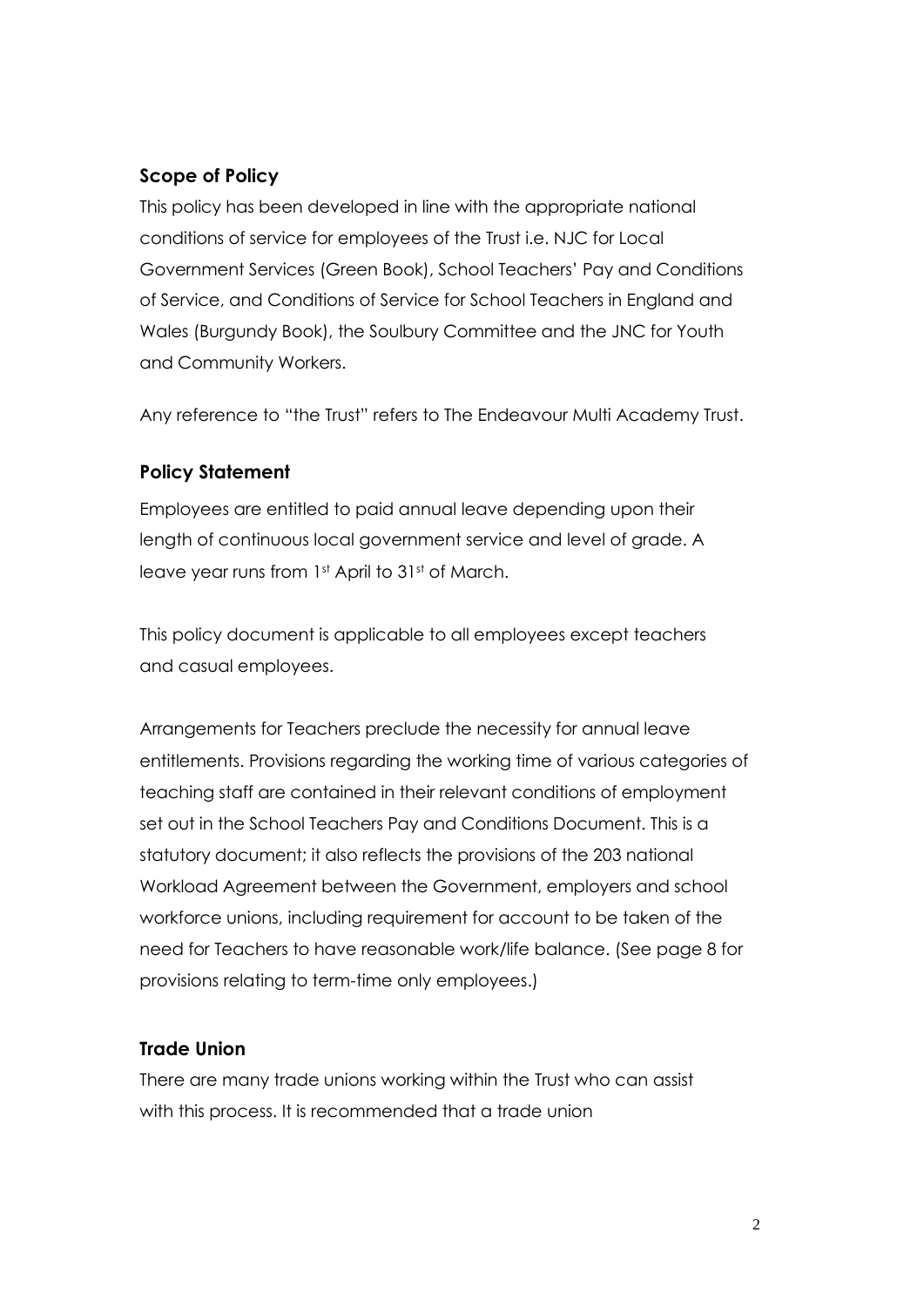representative be contacted at the earliest stage so that appropriate advice, guidance and support can be offered to the employee.

#### **Levels of Authority**

Throughout this policy document, there are many references to 'manager'. For the purposes of this policy 'manager' is the person delegated by the Local Governing Board to perform the task. The manager could vary according to staffing structures but is likely to be the employees line manager.

#### **Provisions**

## **Your Entitlement**

Your paid annual leave entitlement is worked out in accordance with the table below:

| <b>SALARY</b> | <b>0-4 YRS</b> | 5-14 YRS | 15-24 YRS | <b>25 YRS PLUS</b> |
|---------------|----------------|----------|-----------|--------------------|
| Up to SCP 21  | 24             | つつ       | 30        |                    |
| Point 22 - 28 | 24             | つつ       | 30        |                    |
| Point 29 - 40 |                | 30       |           | つつ                 |
| Point 41 Plus |                |          |           | 33                 |

This table includes 3 discretionary days for the Christmas period.

If you are a term-time worker you are entitled to annual leave and public holidays proportional to a whole year employee's entitlement.

If your school closes during the Christmas period you will be expected to book three days annual leave from your entitlement above to cover this period. If your workplace does not close over the Christmas period you do not have an automatic right to take time off over Christmas. You will need to apply for leave and time off will be granted subject to operational need.

There is also an expectation that you will use annual leave to cover for emergency needs or for balancing your work responsibilities with your home responsibilities. However, other types of paid and unpaid leave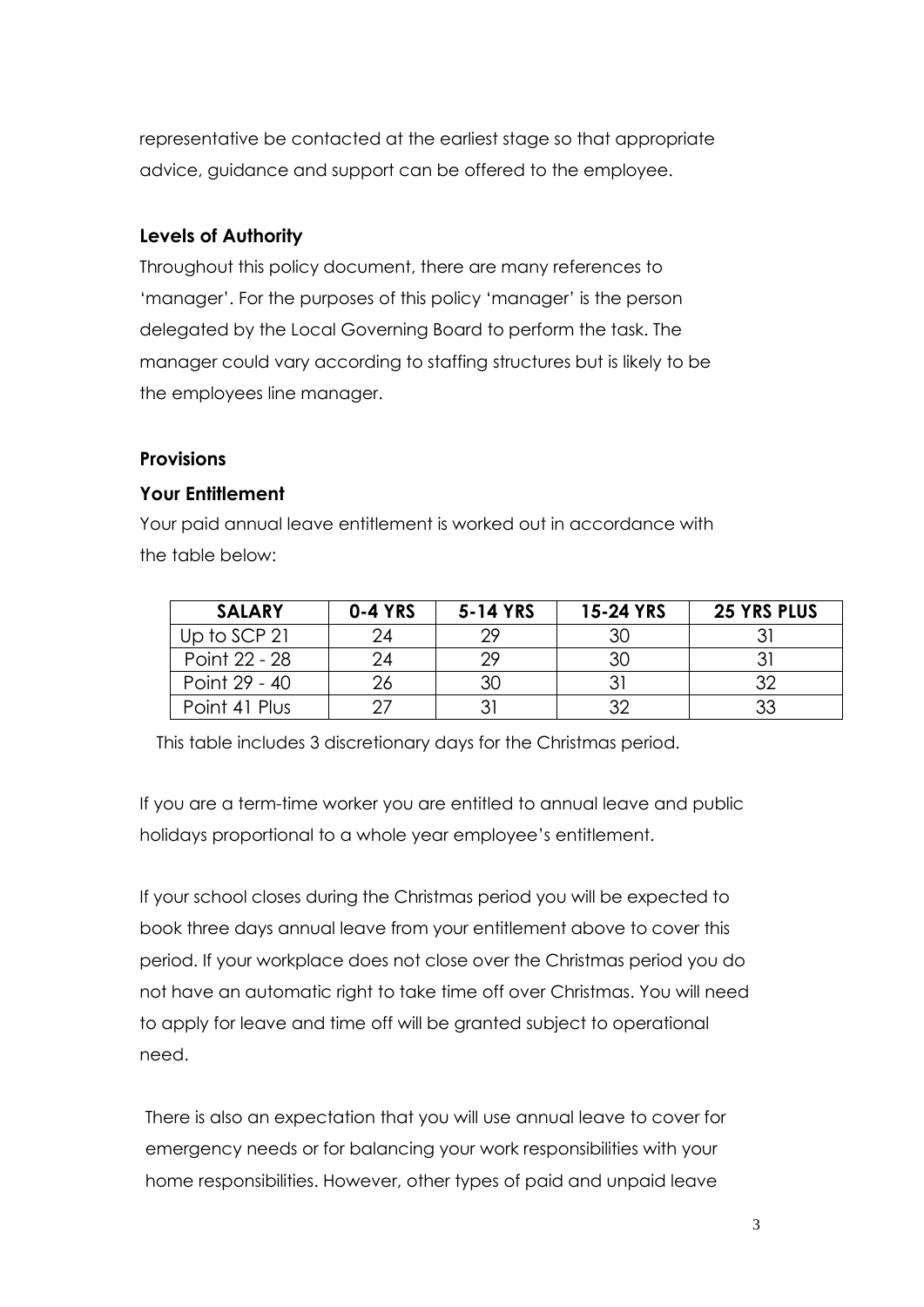are available under particular circumstances and you should discuss the use of any of these options with your manager.

#### **Casuals**

Casual workers will accrue paid annual leave as they work. Casuals have the right to request to take any accrued time as paid leave from work, up to a maximum of 28 days per annum. Applications for leave from casual workers will be considered in the same way that contracted employees are considered (i.e. subject to operational needs). Please note that paid leave cannot be taken in advance of it being accrued.

Managers must monitor leave hours accrued and advise casual workers of any outstanding annual leave remaining. A holiday pay claim form must be completed each time a casual worker takes paid leave and their Manager is required to authorise the form before sending to payroll for payment. As for all staff, casual workers are entitled to carry forward a maximum of 5 days into the next leave year (but only with their Manager's permission), and any leave carried forward must be taken within 6 weeks of the new leave year.

#### **New Starters**

If you are starting work part way through a leave year (which runs from 1st April to 31st March) you will be entitled to a proportion of the holiday entitlement listed in the above table, depending on the date that you start working for the Trust. This is worked out on the basis of 1/12<sup>th</sup> of the entitlement for every complete calendar month that you have or will work during the leave year. You will be entitled to Bank Holidays as they fall.

#### **Part Time Employees**

If you work less than 37 hours per week but work the same number of hours every week you are entitled to a proportion of the holiday entitlement listed in the above table(s) depending on how many hours you work per week. The entitlement in the table is based on someone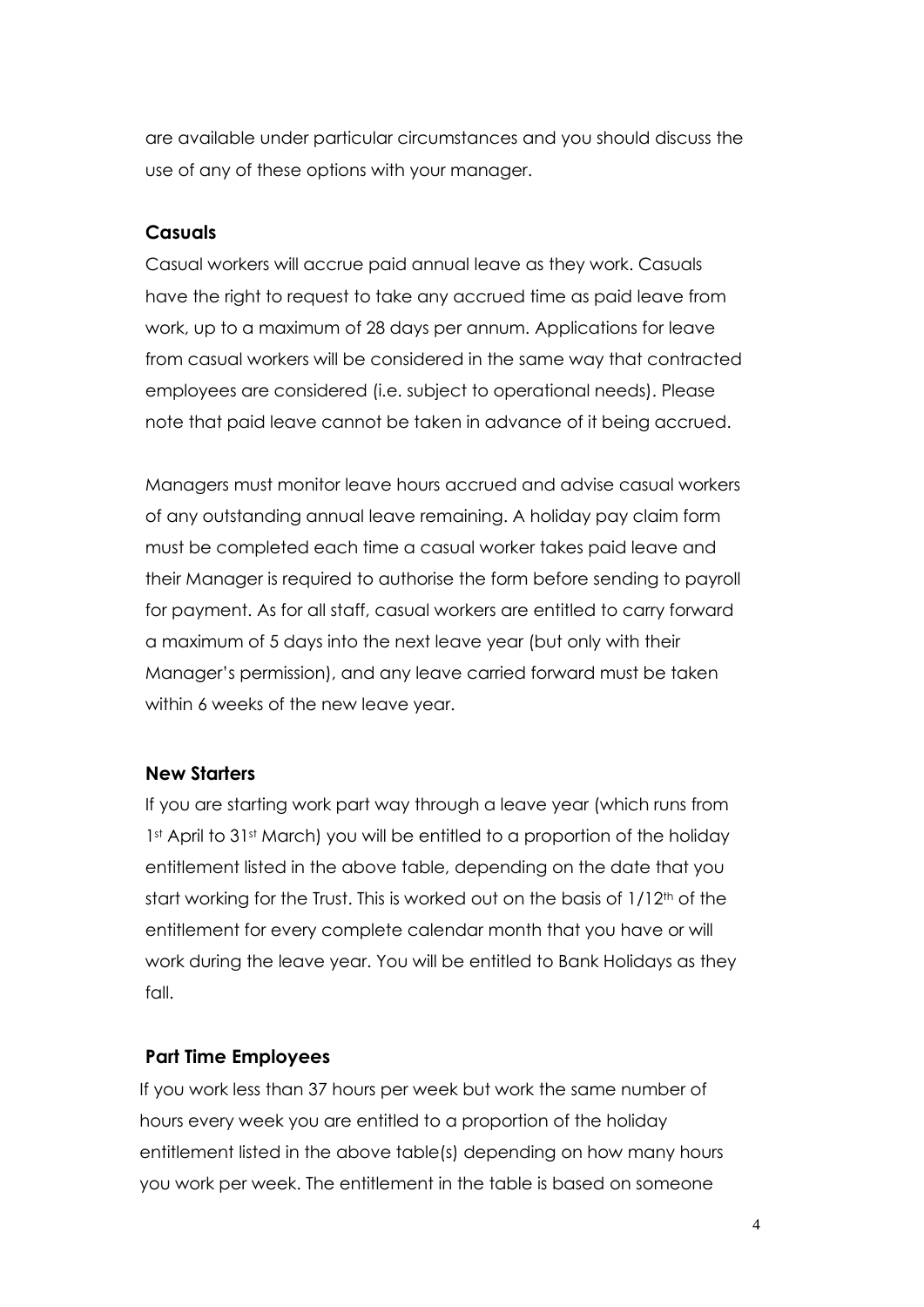working for 37 hours per week. If you work half of that, 18.5 hours per week, you are entitled to half the amount of holiday. If you work, for example 22 hours per week you are entitled to 22/37ths of the holiday entitlement applicable to someone with your grade and length of service.

## **Employees Who Do Not Work Fixed Hours Every Week**

Lots of people do not work the same fixed hours every week. If your job is like this you are still entitled to paid holiday entitlement and this will be worked out based on your salary grade and length of service, just like everyone else.

Your annual leave entitlement will usually be calculated based on the average number of hours that you work over a period of time and is accrued on a month-by-month basis. Your contract of employment should specify how your annual leave is going to be treated.

#### **Bank Holidays**

If you work part time you are entitled to a proportion of the bank holidays each year. Your entitlement to bank holidays is worked out in proportion to the number of hours you usually work, similar to the way your main holiday entitlement is worked out.

If most of the bank holidays fall within your working week but you don't have enough bank holiday entitlement to accommodate this you will either have to book those additional days off as annual leave or work additional hours on another day to make up for having the time off. If very few bank holidays fall within your normal working week so that you have more bank holiday entitlement than you need you can simply take this time off as if it were part of your normal holiday entitlement.

#### **If You Leave**

If you leave your job part way through a leave year you will only be entitled to annual leave in proportion to the amount of time in the leave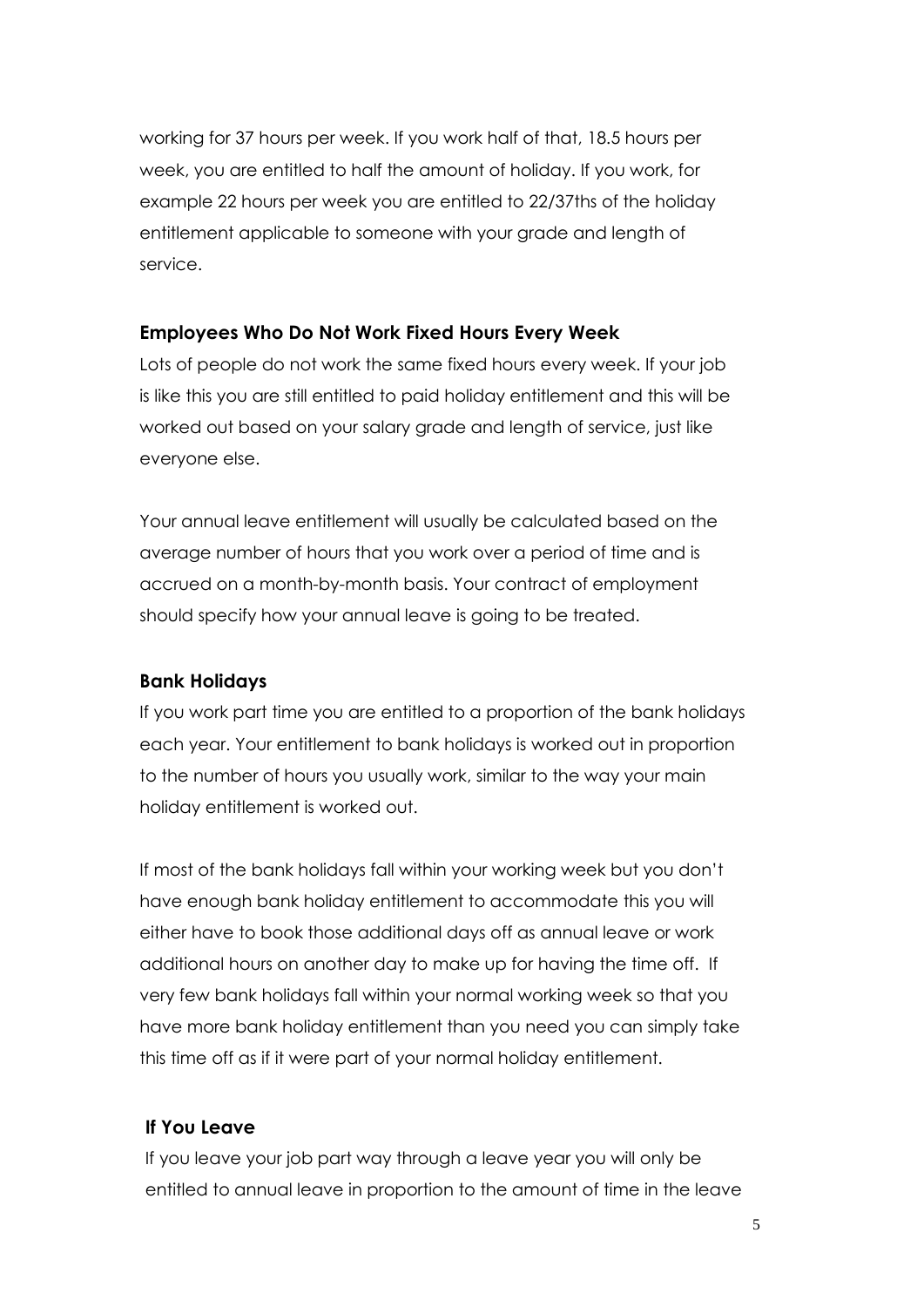year that you have worked for the Trust. The statutory maximum of 28 days will apply for the purposes of deciding whether any holiday pay is due.

For example, if you were to leave exactly halfway through the leave year you would be entitled to half the statutory full year entitlement. If, having taken account of the amount of leave you have actually taken, you are still owed some annual leave you can be paid for this.

As soon as you are aware that you are going to leave your job, check how much leave you are entitled to so that you do not take too much.

#### **End of Leave Year**

You should make every effort to take all of your annual leave in the leave year that it is granted in. If, at the end of the leave year, you still have annual leave that you have not taken your manager will only grant permission for you to carry forward your leave if there is some operational reason why you could not take your leave before the end of the current leave year.

If you think that it is likely that you will not be able to take all of your leave you should alert your manager as soon as possible. If you have not been able to take your annual leave because of excessive workload or other operational reasons (sickness absence is not a valid reason or an automatic right for carrying forward of annual leave from one year to the next), you can only carry forward a maximum of 5 days into the next leave year and you must have your manager's permission to do this. Any leave carried forward must be taken within the first six week's of the new annual leave year. Leave carried forward and not taken within the first 6 weeks of the new leave year will be lost.

#### **Sickness and Annual Leave**

The working time regulations means that employees who are absent through long-term sick leave, who have exhausted their entitlement to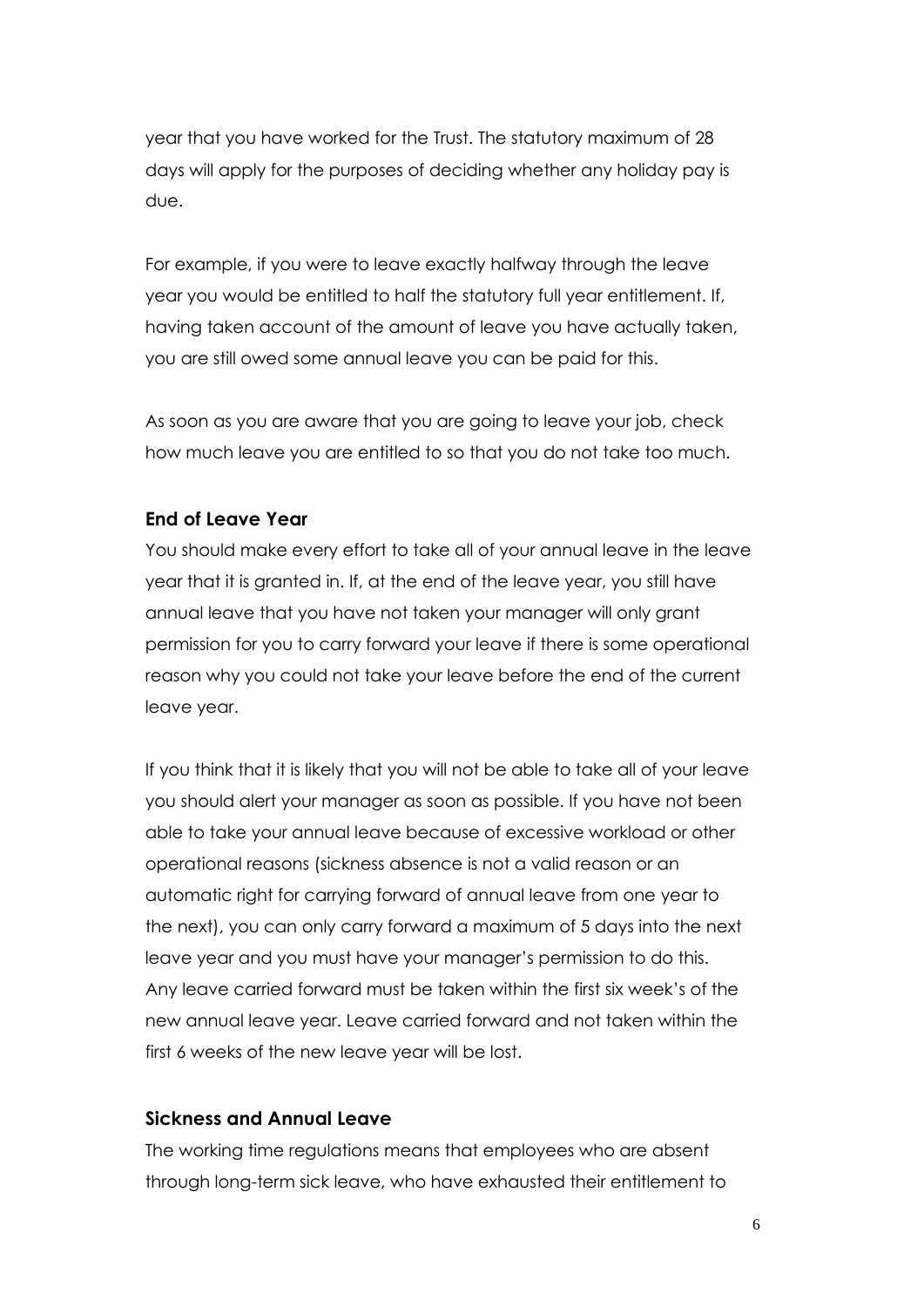sick pay, are not entitled to paid leave during that period. The purpose of the regulations is to ensure minimum health and safety standards in relation to working time, so that employees can expect a minimum period of leave from the pressures of work. Therefore, allowing an employee to claim paid annual leave whilst they are on long-term sick leave would be a windfall for the employee that is not intended by the Working Time Regulations (1998).

Similarly, employees whose employment is terminated after 12-month periods of absence through sickness are not entitled to payment for holiday pay for "leave" they have not taken while away from work on sick leave.

## **Term-Time Only Employees - Annual Leave Entitlement**

Term - time employees are not required to be on duty for most of school closure periods and their patterns of attendance vary according to their individual contracts of employment as agreed. The formula used for the payment of term -time employees incorporates an allowance for leave. The formula:

- begins with the number of weeks actually worked by the individual employee
- builds in a pro rata allowance for annual leave and public holidays
- creates a level of pay weeks, which increases with length of continuous service
- spreads salary payments over equal monthly instalments

The salaries of term - time employees working 37 hours per week are calculated as follows:

spinal column point salary x pay weeks

52.14

Part - time, term - time only employees have their salaries calculated as:

spinal column point salary x weekly hours x pay weeks

37 52.14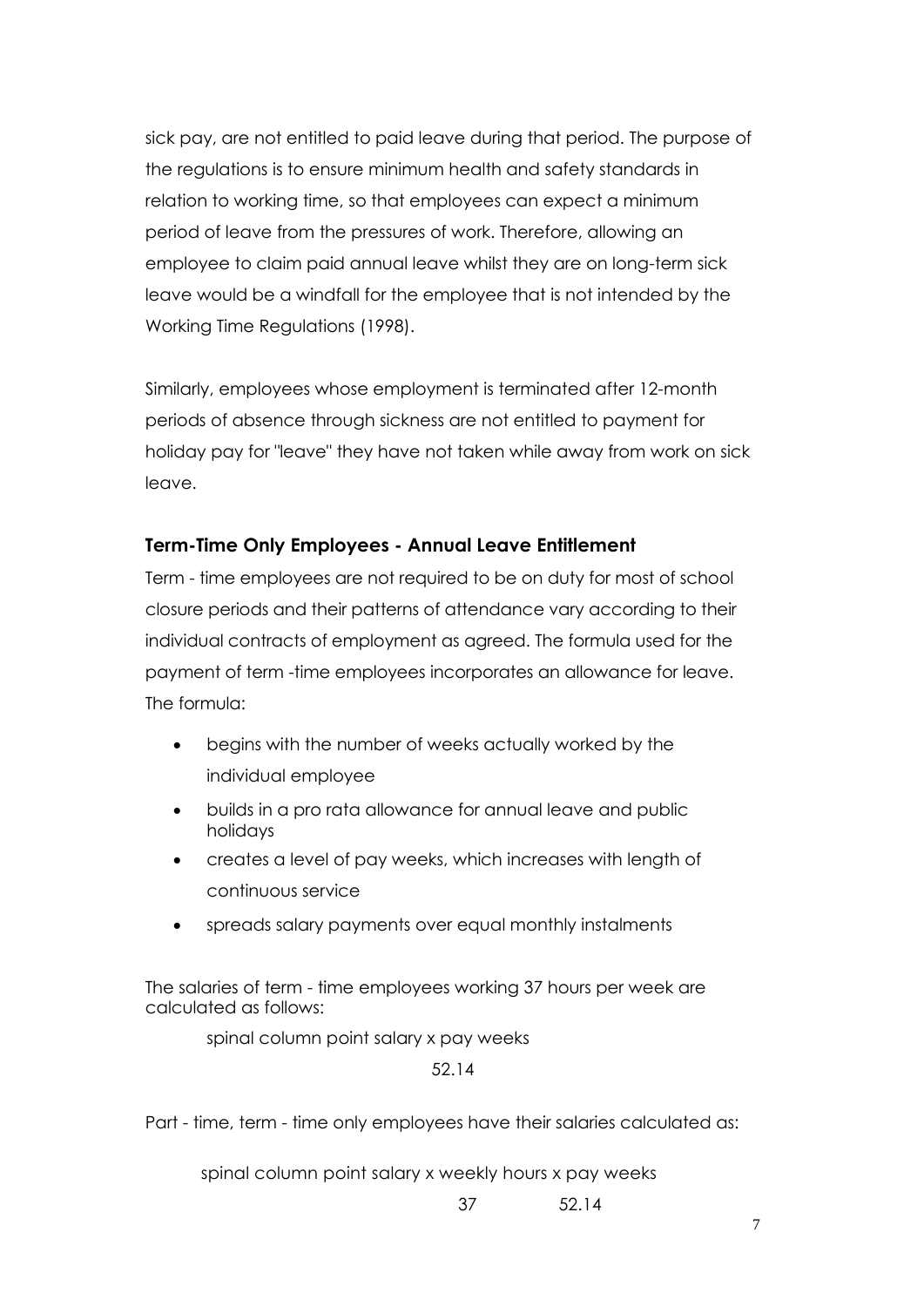#### **Term-Time Only Employees – Utilisation of Annual Leave Entitlement**

Term - time only employees are not required to book annual leave. Instead, their annual leave entitlement is pro-rated across all periods of school holidays.

For example, where it has been determined that a term-time employee has an annual leave entitlement of 30 days, and there are 66 days of school holidays across a year, then it is assumed that their annual leave entitlement will be utilised as follows:

30/66 = 0.45 days of annual leave for every day of school holiday

This becomes particularly relevant where a term-time employee starts or leaves during the annual leave year and their annual leave entitlement is pro-rated to reflect actual service during a year.

#### **How to Apply for Annual Leave**

If you have an annual leave entitlement, you should complete an annual leave card requesting annual leave identifying both the start date and end date and the number of days leave you are applying for. This form then needs to be signed by your manager

#### **Right of Appeal**

The granting of leave is subject to operational needs and there may be occasions where leave cannot be granted. However, entitlement to leave will be granted on most occasions when unexpected or unforeseen circumstances occur. Clearly, you must tell your manager as soon as practicable what reasons you have for being absent from work and how long you expect to be away.

Disagreements in relation to the use of Annual Leave are dealt with by use of the Trust's Grievance procedure.